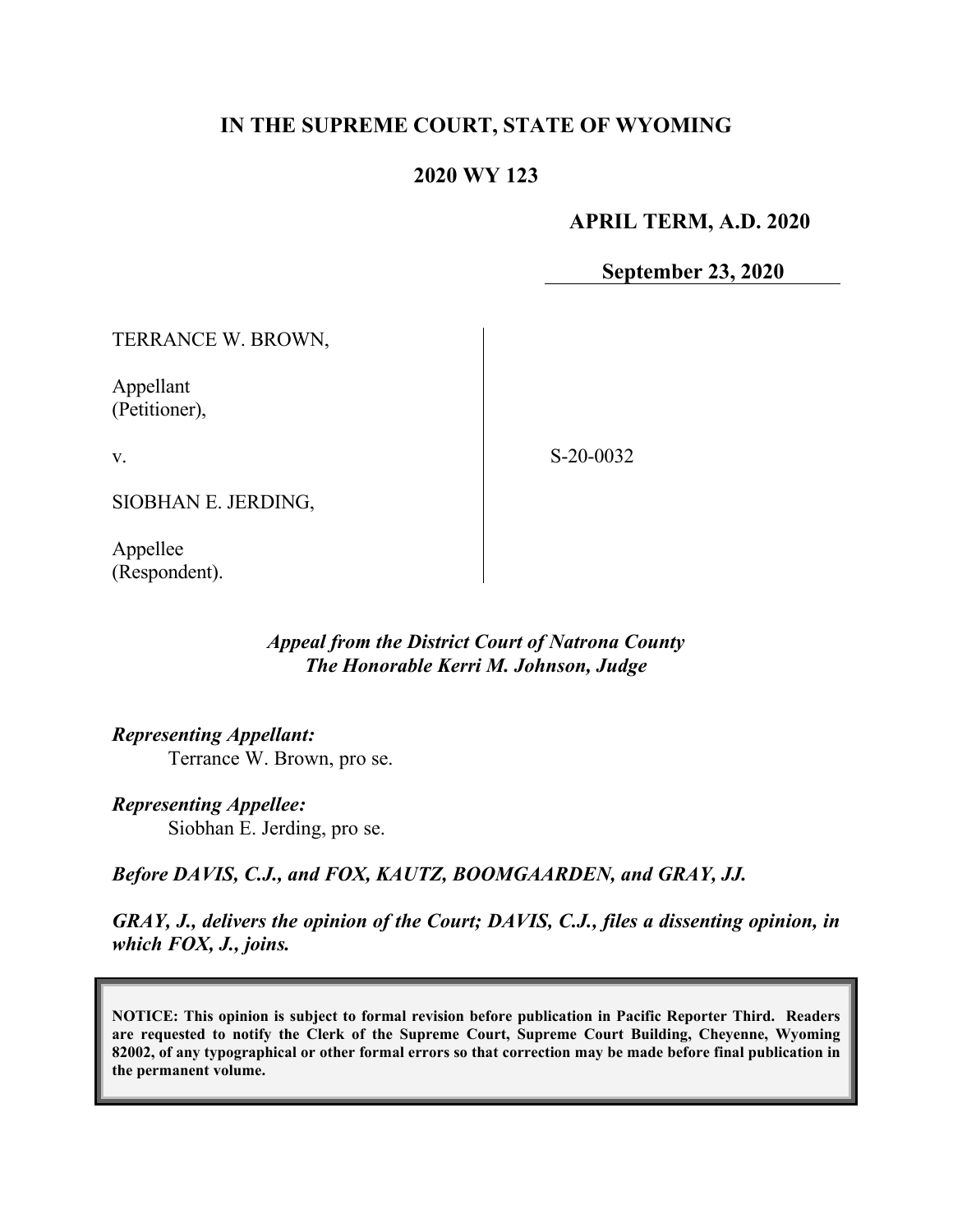## **GRAY, Justice.**

[¶1] Siobhan Jerding was married when she had a child (MFJ) with Terrance Brown. The birth certificate listed Ms. Jerding's husband as the child's father. Mr. Brown later filed a petition to establish paternity, custody, visitation, and to change the child's surname to "Brown." Ms. Jerding opposed any change to MFJ's surname. The district court held a trial and made findings as to Mr. Brown's paternity and other matters but requested supplemental briefing on the issue of the name change. After Ms. Jerding failed to submit her brief, the court entered an order granting Mr. Brown's motion to change the child's name to "Brown." Ms. Jerding filed a W.R.C.P. 59 motion for a new trial or, in the alternative, to alter or amend the judgment. The district court amended its order, requiring that MFJ's name not be changed. Mr. Brown appeals, pro se, and we reverse.

#### *ISSUE*

[¶2] Mr. Brown presents four issues on appeal. We rephrase and consider only one.

Did the district court abuse its discretion when it granted appellee's W.R.C.P. 59(e) motion to alter or amend the judgment?

## *FACTS*

[¶3] Ms. Jerding was married to someone else when she entered into a romantic relationship with Mr. Brown in  $2016<sup>1</sup>$  $2016<sup>1</sup>$  $2016<sup>1</sup>$  Later that same year, Ms. Jerding gave birth to MFJ.

[¶4] Ms. Jerding informed Mr. Brown that he was the father, and a paternity test confirmed he was the biological father. Wyo. Stat. Ann. § 14-2-705. He filed a petition to establish paternity, custody, and visitation and requested that MFJ's surname be changed to "Brown." Ms. Jerding filed a response and counterclaim admitting Mr. Brown's paternity but opposing any change of the child's name.

[¶5] At trial, Mr. Brown orally renewed his petition to change the child's name to Brown. After the trial, the court entered a *Decree of Paternity* but reserved its decision on the name change. It asked the parties to brief that issue—the only remaining issue. The *Decree of Paternity* provided "The issue of [Mr. Brown's] request to change the minor child's name will be determined by a separate order after briefing by the parties." Ms. Jerding did not brief the issue.

<span id="page-1-0"></span><sup>&</sup>lt;sup>1</sup> Ms. Jerding and her husband did not share a surname.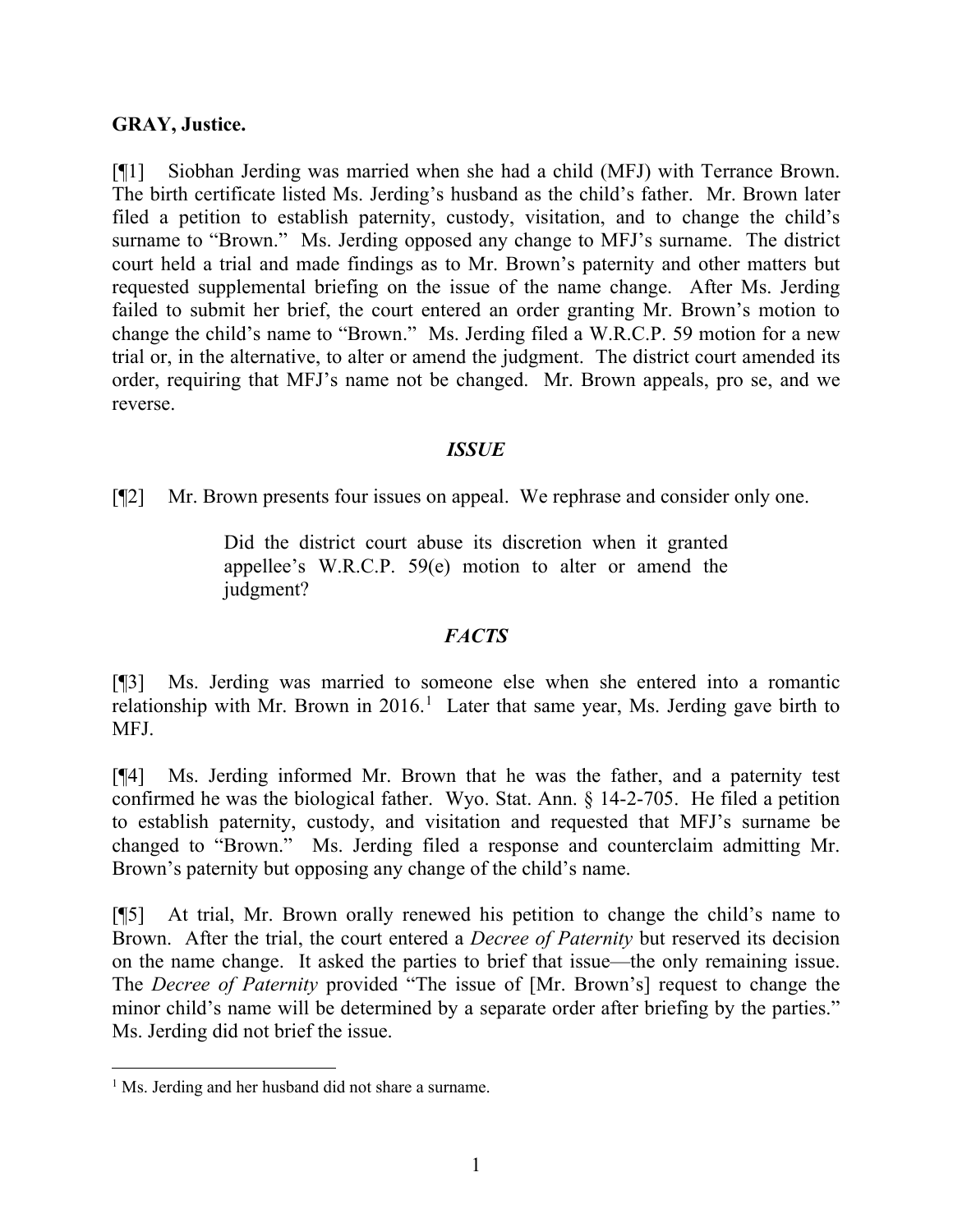[¶6] On October 11, 2019, the district court entered its *Order Granting Petitioner's Motion Pursuant to W.S. § 35-1-411(c)* (*Order Amending Birth Certificate*). [2](#page-2-0) The court found that at trial Mr. Brown had requested "his name *and the surname of the child* . . . be entered on the certificate of birth in accordance with this Court's Order establishing his paternity." (Emphasis added.) The court "reviewed the file and the applicable statute" and found that, "having advised [Ms. Jerding] to brief the issue and the brief not being submitted . . . [Mr. Brown's] [m]otion should be granted." It concluded:

> IT IS ORDERED that Petitioner Terrance W. Brown's paternity having been established to MFJ . . . , the Court hereby directs that the name of the father and surname of the child shall be entered on the certificate of birth in accordance with the finding and order of the Court pursuant to W.S.  $§ 3[5]-[1]-411(c).$

[¶7] On November 8, 2019, Ms. Jerding filed a *Motion for New Trial or to Alter or Amend "Order Granting Petitioner's Motion Pursuant to W.S. § 35-1-411(c)" in Accordance with W.R.C.P. 59(b) and (e)* (Rule 59 Motion). She asserted that the *Order Amending Birth Certificate* was unclear as it pertained to MFJ's surname. She argued that changing MFJ's surname required a finding of good cause, and the district court had made no such finding.<sup>[3](#page-2-1)</sup> Ms. Jerding noted that the child was three years old and had always gone by MFJ. She requested a new trial if the *Order Amending Birth Certificate* was interpreted as directing the name change. In the alternative, she asked the court to "alter or amend the [*Order Amending Birth Certificate*] to clarify that it only provides for the placing of [Mr. Brown's] name on the minor child's birth certificate and nothing more."

<span id="page-2-0"></span> $2$  Wyo. Stat. Ann. § 35-1-411 provides:

**§ 35-1-411. Name of father on birth certificate.**

. . . (c) In any case in which paternity of a child is determined by a court of competent jurisdiction, the name of the father and surname of the child shall be entered on the certificate of birth in accordance with the finding and order of the court.

Wyo. Stat. Ann. § 35-1-411(c) (LexisNexis 2019).

<span id="page-2-1"></span><sup>3</sup> Wyo. Stat. Ann. § 14-2-822, which governs orders adjudicating parentage, addresses a name change. In relevant part, it states:

> (e) On request of a party and for good cause shown, the court may order that the name of the child be changed.

> (f) If the order of the court is at variance with the child's birth certificate, the court shall order the state office of vital records to issue an amended birth certificate.

Wyo. Stat. Ann. § 14-2-822(e)–(f) (LexisNexis 2019).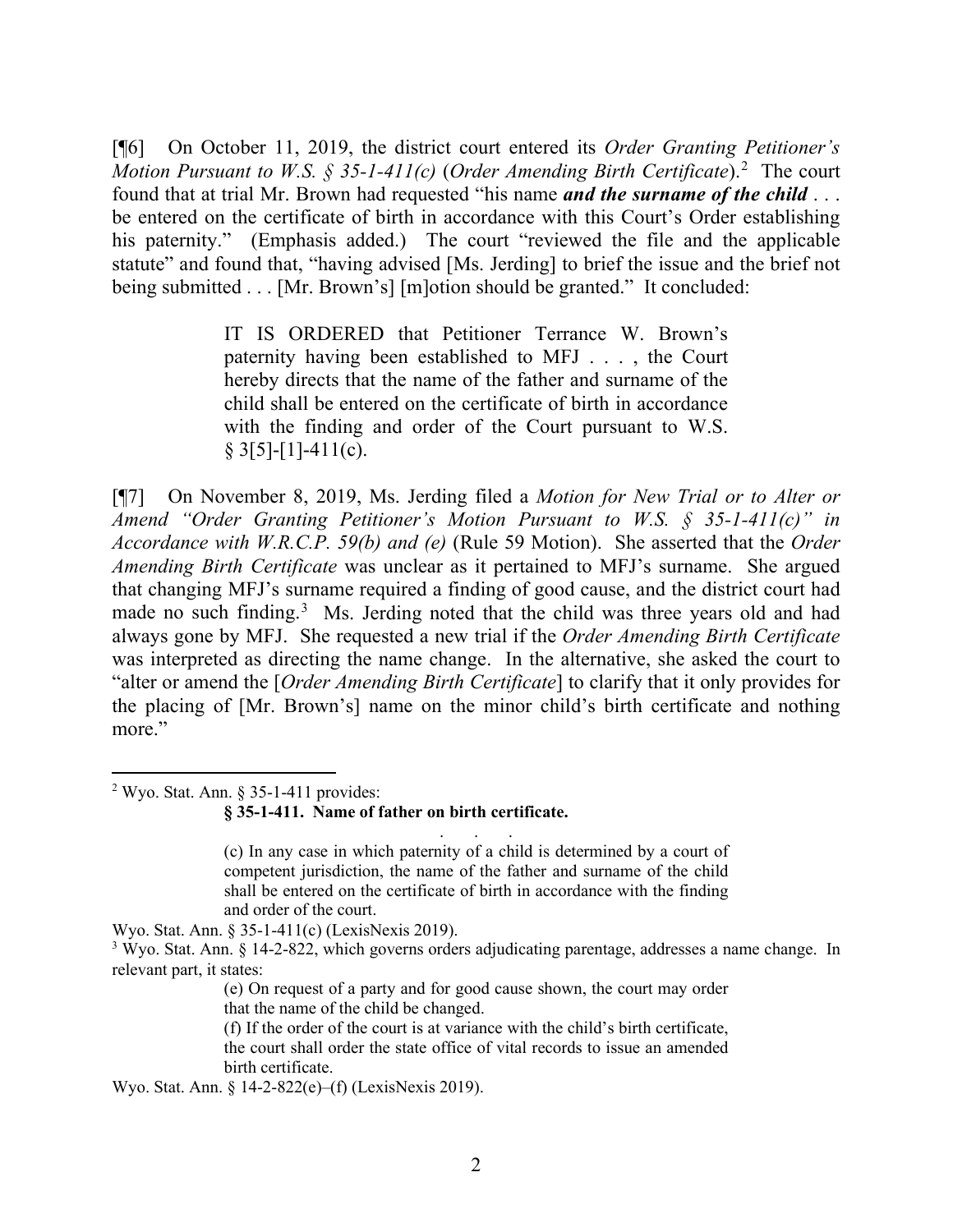[¶8] On November 14, 2019, without hearing and before Mr. Brown submitted his response, the district court granted Ms. Jerding's Rule 59 Motion to alter or amend the judgment and entered an *Order Clarifying the "Order Granting Petitioner's Motion Pursuant to W.S. § 35-1-411(c)" entered on October 11, 2019* (*2019 Clarifying Order*). It found the *Order Amending Birth Certificate* "should be clarified" and went on to state:

> IT IS THEREFORE ORDERED that the *"Order*  [*Amending Birth Certificate*]*"* entered is meant to provide that the proper authority issuing the original birth certificate (eg. Wyoming Department of Health, Vital Statistics Services) shall issue a new birth certificate for the minor child, [MFJ], born [xx/xx/2016], reflecting that Petitioner, Terrance W. Brown, is the father of the minor child.

> AND IT IS FURTHER ORDERED that no other changes to the minor child's birth certificate are justified.

[¶9] Mr. Brown timely appealed the *2019 Clarifying Order*.

#### *DISCUSSION*

[¶10] Mr. Brown argues that the *Order Amending Birth Certificate* should be "restored." He contends Ms. Jerding's Rule 59 Motion allowed her to relitigate issues already decided, and if she opposed the child's name change, she should have submitted a brief following trial. While he presents many additional arguments,<sup>[4](#page-3-0)</sup> our finding that the district court erred in granting Ms. Jerding's Rule 59 Motion is dispositive. We decline to address the remainder of Mr. Brown's claims.

## *STANDARD OF REVIEW*

[¶11] The decision to alter or amend a judgment following a Rule 59(e) motion is committed to the sound discretion of the district court. *Dudley v. Franklin*, 983 P.2d 1223, 1227 (Wyo. 1999) (citing *Webber v. Mefford*, 43 F.3d 1340, 1345 (10th Cir. 1994)); *see also Lake v. D & L Langley Trucking, Inc.*, 2010 WY 75, ¶ 9, 233 P.3d 589,

<span id="page-3-0"></span><sup>&</sup>lt;sup>4</sup> Mr. Brown claims his due process rights were violated when the district court granted Ms. Jerding's Rule 59 Motion before he had an opportunity to respond. Mr. Brown submits that the district court was prejudiced against him and that his "freedom of belief and thought, freedom of speech, freedom of the press, freedom of inquiry and study, freedom of religion, the right of privacy, and freedom of association" were infringed by evidence Ms. Jerding introduced at trial. Mr. Brown also asserts that Ms. Jerding committed perjury by testifying that the child's surname had been "Jerding" since birth, when Vital Statistics records obtained after trial reflect the child was given the surname "Brown" at birth.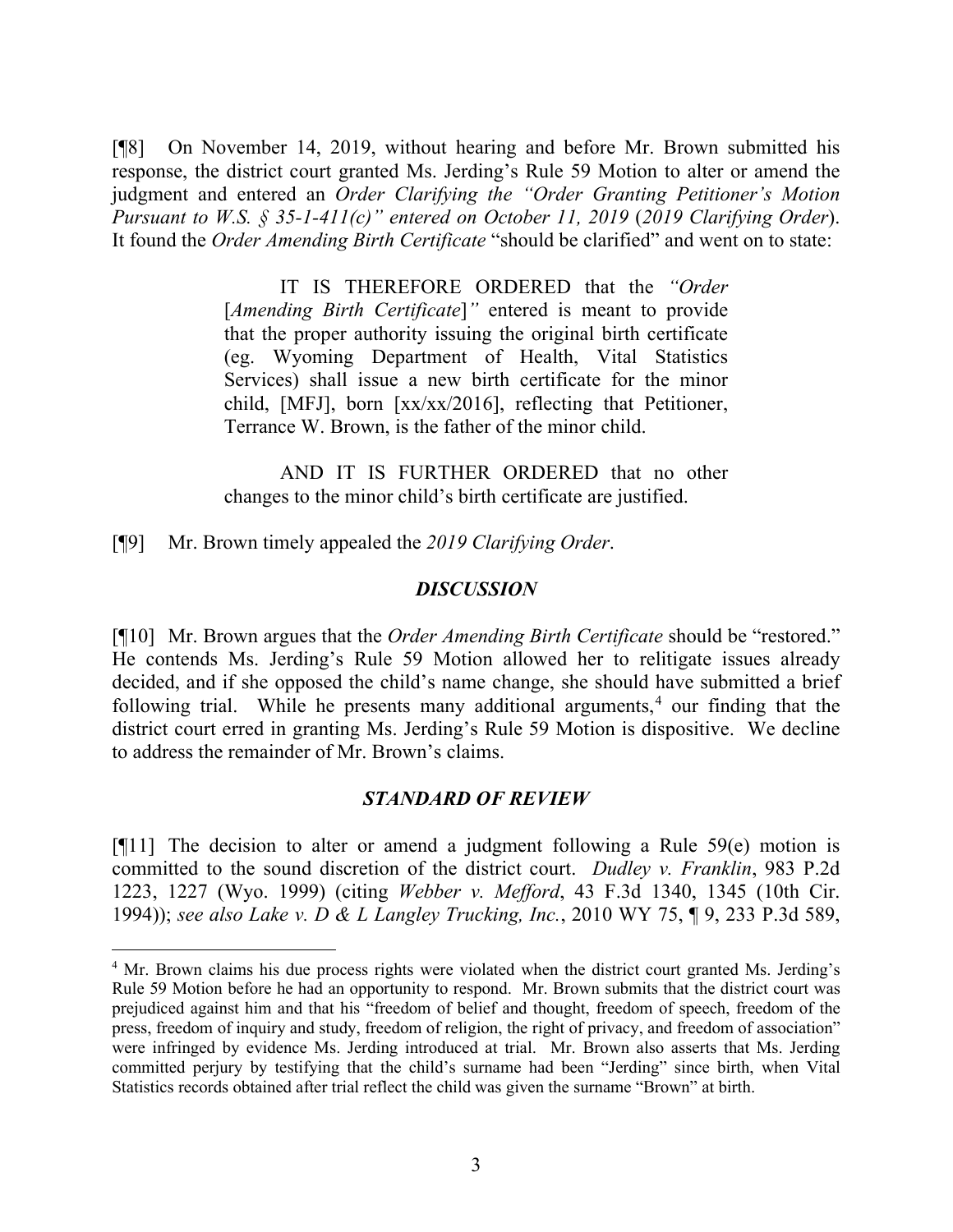592 (Wyo. 2010). "Judicial discretion is a composite of many things, among which are conclusions drawn from objective criteria; it means exercising sound judgment with regard to what is right under the circumstances and without doing so arbitrarily or capriciously." *Ianelli v. Camino*, 2019 WY 67, ¶ 20, 444 P.3d 61, 66 (Wyo. 2019) (citations omitted). "Determining whether the trial court abused its discretion involves the consideration of whether the court could reasonably conclude as it did[.]" *Three Way, Inc. v. Burton Enters., Inc.*, 2008 WY 18, ¶ 18, 177 P.3d 219, 225 (Wyo. 2008) (quoting *Armstrong v. Hrabal*, 2004 WY 39, ¶ 10, 87 P.3d 1226, 1230 (Wyo. 2004)). "The burden is upon the person losing the motion to establish an abuse of discretion." *Id.*

#### *ANALYSIS*

[¶12] W.R.C.P. 59(e) permits a party to move to "alter or amend a judgment [within] 28 days after the entry of the [final order]." W.R.C.P. 59(e).

> The purpose of a rule authorizing a motion to alter or amend is to allow a trial judge the opportunity to correct prior errors after the entry of judgment. A judgment may be amended where the amendment takes nothing from and adds nothing to the original judgment.

49 C.J.S. *Judgments* § 361, at 448 (2009) (footnotes omitted). However, the rule does not "confer unbridled freedom nor authorize a second review of a judgment." *Id.*; *In re Estate of Nielsen*, 2011 WY 71, ¶ 12, 252 P.3d 958, 961 (Wyo. 2011) (finding a party may not seek "reconsideration" of the district court's prior judgment under the guise of W.R.C.P. 59(e)), *overruled on other grounds by Essex Holding, LLC v. Basic Properties, Inc.*, 2018 WY 111, ¶ 34, 427 P.3d 708, 718 (Wyo. 2018). In *Essex*, we overruled our cases requiring a substantive review of a motion to amend or alter a judgment in order to toll the time for filing an appeal. We did not change the basis for a W.R.C.P. 59(e) motion:

> [A] motion to alter or amend as a motion that rests on one of three appropriate grounds: 1) an intervening change in controlling law; 2) the availability of new evidence not available at the time the case was originally heard; or 3) the need to correct a clear error of law or prevent manifest injustice.

*Essex*, ¶ 30, 427 P.3d at 717 (internal citation and quotation marks omitted). None of these grounds are present here. A motion to alter or amend a judgment is not an appropriate method to set aside what has been determined, nor to correct a judicial error or make a new adjudication. *In re Marriage of Johnson*, 2011 MT 255, ¶ 16, 262 P.3d 1105, 1108.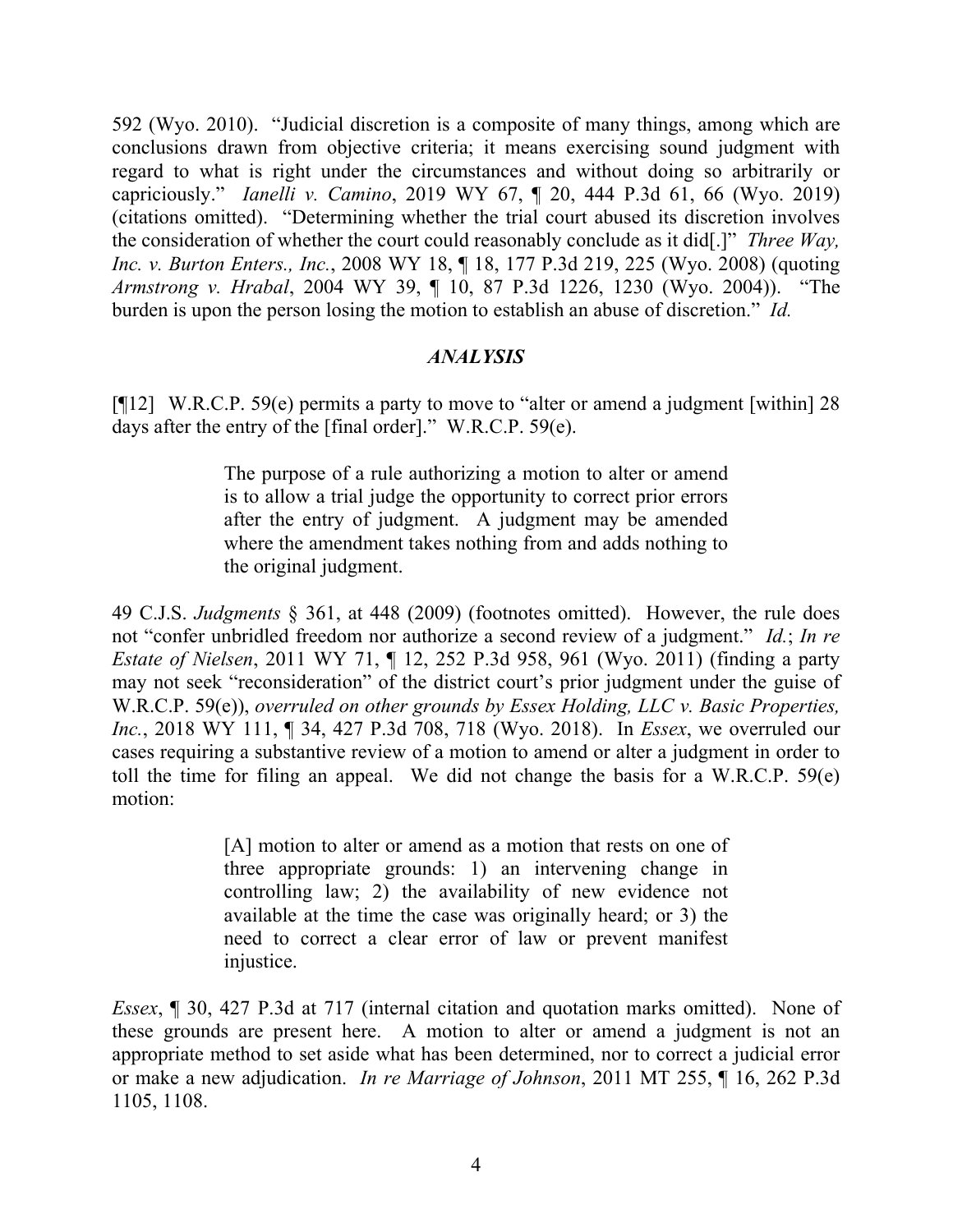[¶13] "[T]he general rule is that a court may not amend a judgment in a matter of substance or in a manner involving the exercise of judicial discretion on the merits." 49 C.J.S. *Judgments* § 363, at 451. To determine whether an amendment is "substantive," we look to whether the motion seeks a revision which "disturbs or revises legal rights and obligations that were settled by the previous judgment." 47 Am. Jur. 2d *Judgments* § 636, at 14 (2017) (footnote omitted); *Maxus Energy Corp. & Subsidiaries v. United States*, 31 F.3d 1135, 1139 (Fed. Cir. 1994) (discussing "substantive" modifications in the context of Fed. R. Civ. P. 59(e)).

[¶14] The district court's final judgment granted Mr. Brown's motion to change the child's name. It specifically noted that Ms. Jerding had not filed a brief opposing the child's name change. The district court's order directed that the name of the father and the child's surname should be entered on the birth certificate in accordance with the findings of the court pursuant to Wyo. Stat. Ann.  $\S 35$ -1-411(c).

[¶15] In its *2019 Clarifying Order*, the district court revised the original order by ruling that MFJ's name not be changed.<sup>[5](#page-5-0)</sup> "[A] judgment may be amended by the court only when the amendment takes nothing from or adds nothing to the original judgment." *Tunstall v. Stierwald*, 2001-1765, p. 4 (La. 2/26/02); 809 So. 2d 916, 920.

- (A) motions for enlargement of time;
- (B) motions made during hearing or trial;
- (C) motions which may be heard ex parte; and
- (D) motions described in subdivisions (5) and (6) below, together with supporting affidavits, if any.
- (2) *Responses.* Except as otherwise provided in Rule 59(c), or unless the court by order permits service at some other time, *a party affected by the motion may serve a response*, together with affidavits, if any, at least three days prior to the hearing on the motion or *within 20 days after service of the motion*, whichever is earlier.

W.R.C.P.  $6(c)(1)$ – $(2)$  (emphasis added).

"Absent a different period of time fixed by rules or the court, a judge may not have discretion to shorten the time for response." *Niland v. DFS*, 2020 WY 121, ¶ 18, 472 P.3d 374, 379 n.4 (Wyo. 2020) (citing *Pare v. Dubuc*, 692 A.2d 1198, 1200 (R.I. 1997)). W.R.C.P. 59(e) does not provide a different time period for responses. Under W.R.C.P. 6(c)(2), Mr. Brown was allowed twenty days to file a response to Ms. Jerding's Rule 59 Motion. He responded to the Rule 59 Motion on November 18, 2019, which was within the twenty-day time period. The district court entered its order six days after Ms. Jerding filed her motion and four days before Mr. Brown submitted his response. We are troubled that the district court did not afford Mr. Brown the opportunity to respond but need not reach the issue here.

<span id="page-5-0"></span><sup>&</sup>lt;sup>5</sup> Mr. Brown argues that this order was entered before he had an opportunity to respond, in violation of his due process rights. W.R.C.P. 6(c) governs time as it relates to motions and motions practice.

<sup>(1)</sup> *In General.* — Unless these rules or an order of the court establish time limitations other than those contained herein, all motions shall be served at least 14 days before the hearing on the motion, with the following exceptions: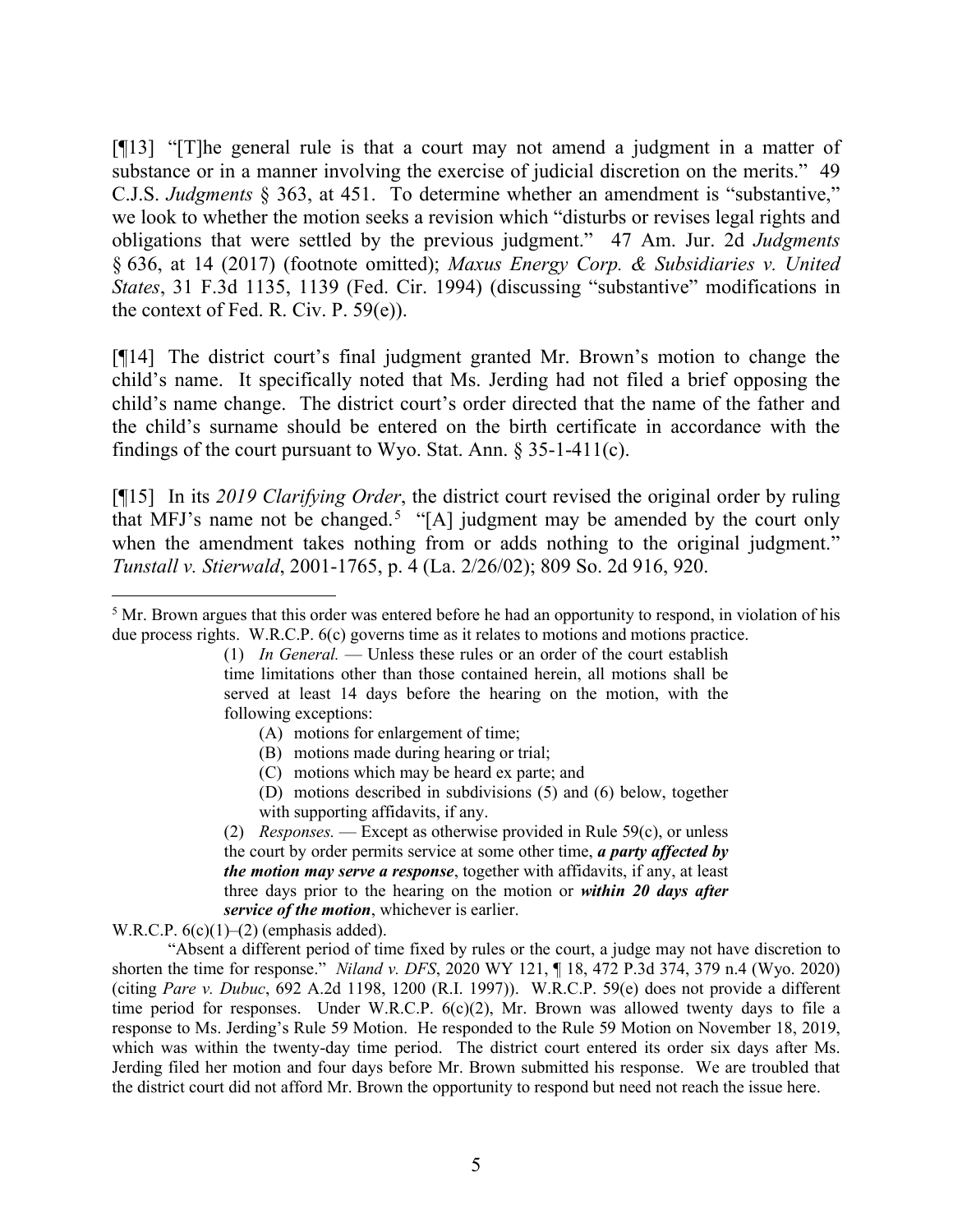[¶16] While the court can amend a clerical or ministerial mistake, an amendment changing settled conclusions is not within the ambit of the rule. *See Johnson*, ¶ 24, 262 P.3d at 1109 (holding that grant of Rule 59 motion was error when court entered a "wholly contrary Order" that changed the court's legal conclusions); *see also* M. L. C., Annotation, *Correcting Clerical Errors in Judgments*, 126 A.L.R. 956, at 978–79, (1940) ("The power to correct clerical errors in judgments, orders, or decrees does not authorize the addition of terms never adjudged, or the entry of orders never made, although the court should have made such additions or entered such orders, and any error in that regard is a judicial error.").

[¶17] "[D]istrict courts may not vacate or change an order simply because the court has changed its mind." *Johnson*, ¶ 23, 262 P.3d at 1108. The district court abused its discretion when it granted Ms. Jerding's Rule 59 Motion and changed a matter of substance previously decided.<sup>[6](#page-6-0)</sup> We reverse and remand for proceedings consistent with this opinion.

<span id="page-6-0"></span><sup>6</sup> Under W.R.C.P. 60(a), which permits a court to correct "clerical mistake[s]" on its own motion or the motion of a party, the result is the same. "Rule 60(a) is designed to correct and/or clarify, not modify, a judgment." *Tafoya v. Tafoya*, 2013 WY 121, ¶ 20, 309 P.3d 1236, 1241 (Wyo. 2013). When the clarification results in a "substantive alteration" of the order, it violates the purpose of the rule. *Id.* ¶ 21, 309 P.3d at 1241; *Spomer v. Spomer*, 580 P.2d 1146, 1148–49 (Wyo. 1978) ("We think it clear that [W.R.C.P. 60] was not designed . . . to affect substantive portions of a judgment or decree. It is not intended to correct judicial, as opposed to clerical, error." (internal citation omitted)).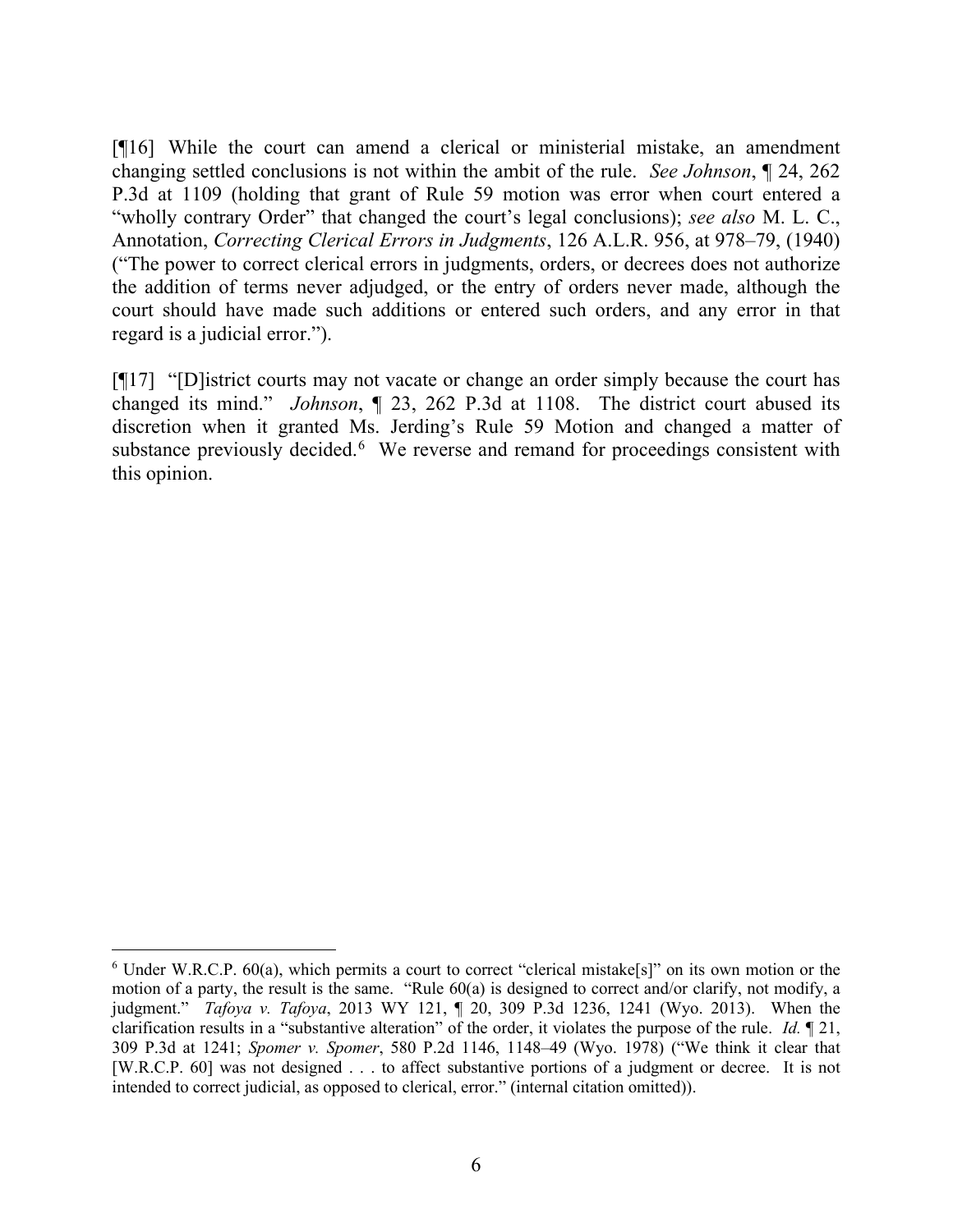## **DAVIS, Chief Justice,** dissenting, in which **FOX, Justice,** joins.

[¶18] I must respectfully dissent. The majority concludes that "[t]he district court's final judgment granted Mr. Brown's motion to change the child's name." Based on that conclusion, it presumes that the district court revised its judgment when it entered its November 14, 2019 "Order Clarifying the 'Order Granting Petitioner's Motion Pursuant to W.S. § 35-1-411(c)' entered on October 11, 2019." I view the record differently, and I conclude that the second order only clarified an ambiguity and conformed the original order to the court's intent. Such a clarification is permitted under W.R.C.P. 60(a) and is within a district court's inherent powers.

[¶19] As the majority notes, Ms. Jerding was married when she became romantically involved with Mr. Brown and conceived MFJ. Ms. Jerding's divorce was not finalized until approximately twenty days after MFJ was born. Section 35-1-411(a) of the Wyoming Statutes mandates that if a child is conceived while a mother is married, the husband's name is to be entered on the child's birth certificate unless paternity has been determined by a court of competent jurisdiction, or if the husband signs a denial of paternity and the mother and father sign an affidavit of paternity. Wyo. Stat. Ann. § 35- 1-411(a) (LexisNexis 2019). Accordingly, based on the worksheet provided to Ms. Jerding upon the birth of MFJ, the name of Ms. Jerding's husband was entered on the birth certificate, and he was considered the presumed and legal father.

[¶20] Shortly after MFJ was born, she was taken into protective custody and placed in the legal and physical custody of the Wyoming Department of Family Services for appropriate placement. During this time, Mr. Brown was not authorized to have visits with MFJ because he was not her legal father, or the father listed on the birth certificate. Accordingly, the Department of Family Services required the legal father to disestablish paternity and for this case to be filed to establish Mr. Brown's paternity of MFJ.

[¶21] On January 11, 2017, Ms. Jerding's ex-husband filed the appropriate denial of paternity, and in the absence of information identifying MFJ's father, the legal surname of the minor child entered on the birth certificate was Ms. Jerding's last name. Additionally, in January 2017, the district court in the juvenile matter corrected MFJ's last name to "Jerding."

[¶22] On August 7, 2018, in accordance with his case plan, Mr. Brown filed a petition for paternity, custody and visitation of MFJ. In his petition, Mr. Brown requested that MFJ's surname be changed to Brown, and that a new birth certificate be issued to reflect that Mr. Brown was her legal father.

[¶23] On June 25, 2019, the district court held a hearing on the petition, and on October 11, 2019 it entered a decree of paternity. The decree established that Mr. Brown was MFJ's father, and set custody, visitation, and child support. The decree did not order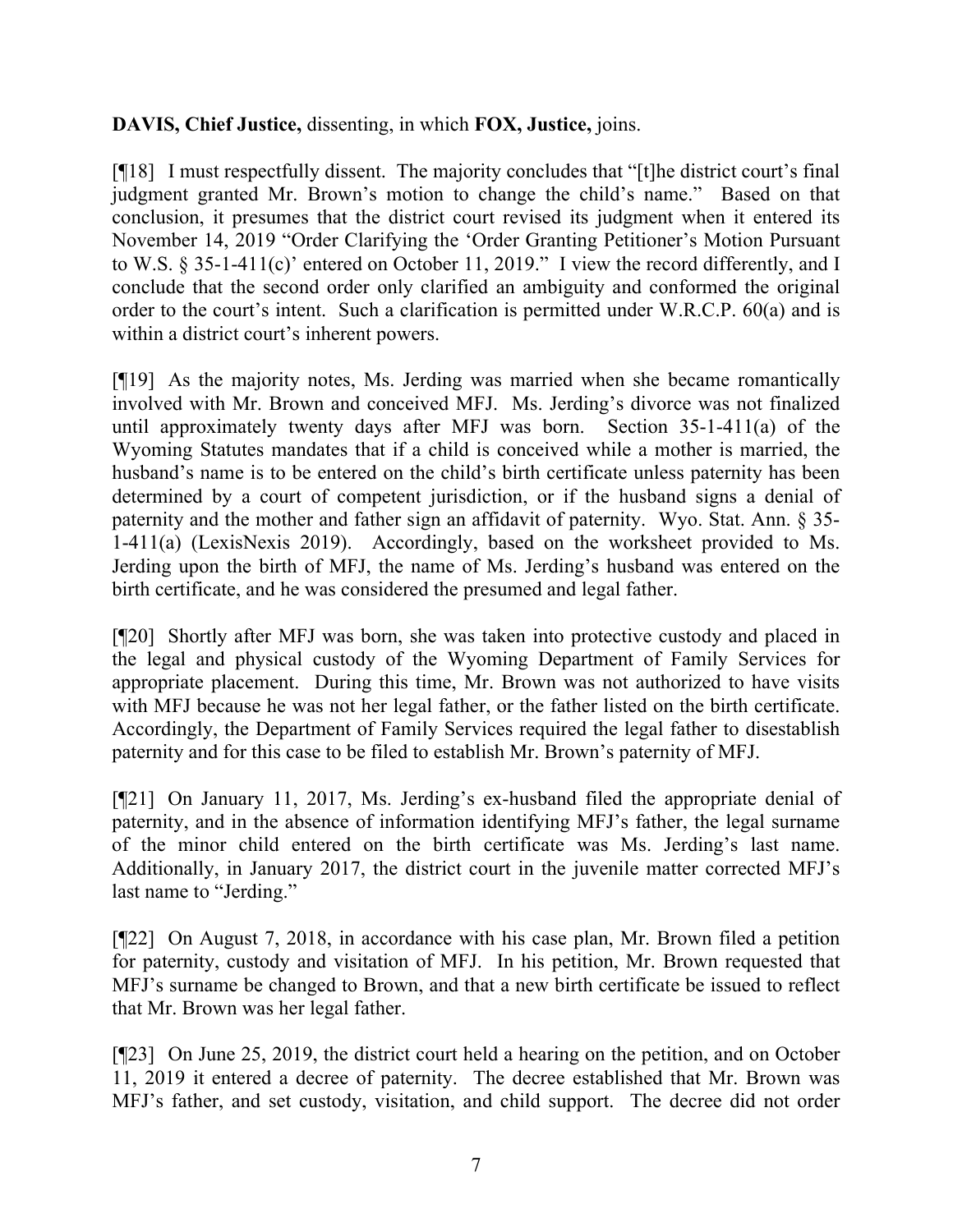changes to MFJ's birth certificate, and concerning the name of the child, it provided that Mr. Brown's "request to change the minor child's name will be determined by a separate order after briefing by the parties."[7](#page-8-0)

[¶24] Neither Mr. Brown nor Ms. Jerding filed a brief regarding the change of the minor child's surname. However, on the same day that the decree was entered, October 11, 2019, Mr. Brown filed a motion entitled "Summary Judgment" stating that by not submitting a brief, Ms. Jerding "acknowledge[d] and accept[ed] the factual basis for, and has no argument to the name change as governed by W.S. § 35-1-411(c)." Also on that same day, the district court entered an "Order Granting Petitioner's Motion Pursuant to W.S. § 35-1-411(c)." It ordered:

> THIS MATTER coming before the Court on a motion made by the Petitioner at the hearing on Paternity, Custody and Visitation on June 25, 2019 pursuant to W.S. § 35-1- 411(c) requiring his name and the surname of the child to be entered on the certificate of birth in accordance with this Court's Order establishing his paternity. The Court having advised the Respondent at the hearing to brief the issue and the brief not being submitted, and the Court having reviewed the file and the applicable statute, hereby finds that the Petitioner's Motion should be granted.

> NOW, THEREFORE, IT IS ORDERED that Petitioner Terrance W. Brown's paternity having been established to MFJ D.O.B. xx/xx/2016, the Court hereby directs that the name of the father and surname of the child shall be entered on the certificate of birth in accordance with the finding and order of the Court pursuant to W.S. § 3[5]-[1]-411(c).

[¶25] On November 8, 2019, Ms. Jerding filed a motion for new trial or to alter or amend the "Order Granting Petitioner's Motion Pursuant to W.S. § 35-1-411(c)," in accordance with W.R.C.P. 59(b) and (e). In her motion, Ms. Jerding stated:

> Although the ORDER GRANTING PETITIONER'S MOTION PURSUANT TO W.S. § 35-1-411(C), filed on October 11, 2019, does not specify the child's surname be changed to the surname of [Mr. Brown] and W.S. 35-1-411

<span id="page-8-0"></span> $<sup>7</sup>$  The record does not contain a transcript of the June 25, 2019 hearing, so we do not know the parameters</sup> of the district court's briefing request.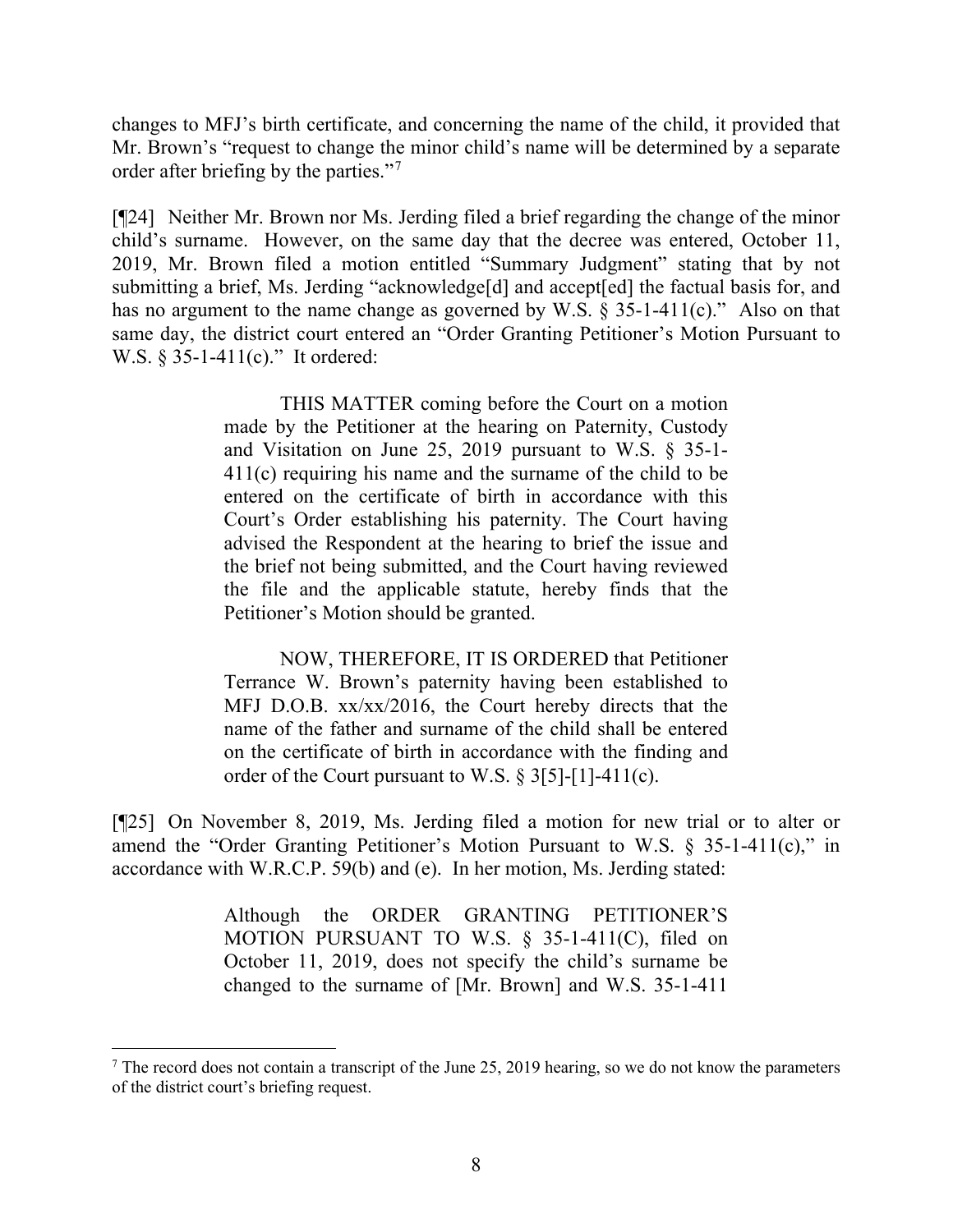does not require the changing of the child's surname, this motion is filed in an abundance of caution.

Ms. Jerding further argued that any change to MFJ's name would fall under Wyo. Stat. Ann. § 14-2-822(e) and (f) and would require a finding of good cause. She concluded her motion:

> If it was the Court's intent to do more than have the Plaintiff's name be placed on the child's birth certificate as the father of the minor child, by the *ORDER GRANTING PETITIONER'S MOTION PURSUANT TO W.S. § 35-1- 411(c)* filed on October 11, 2019, then the Court should grant the motion for a new trial on the change of the child's name; otherwise the Court should alter or amend the *ORDER GRANTING PETITIONER'S MOTION PURSUANT TO W.S. § 35-1-411(c)* filed on October 11, 2019, to clarify that it only provides for the placing of the Plaintiff's name on the minor child's birth certificate and nothing more.

[¶26] Before Mr. Brown had an opportunity to respond, the district court entered its "Order Clarifying the 'Order Granting Petitioner's Motion Pursuant to W.S. § 35-1-  $411(c)$ ' entered on October 11, 2019."<sup>[8](#page-9-0)</sup> The court found that after having reviewed Ms. Jerding's motion and the file that the original order "should be clarified." Accordingly, it directed:

> IT IS THEREFORE ORDERED that the "*Order Granting Petitioner's Motion Pursuant to W.S. § 35-1- 411(c)"* entered is meant to provide that the proper authority issuing the original birth certificate (eg. Wyoming Department of Health, Vital Statistics Services) shall issue a new birth certificate for the minor child, [MFJ], born [xx/xx/2016], reflecting that Petitioner, Terrance W. Brown, is the father of the minor child.

> AND IT IS FUTHER ORDERED that no other changes to the minor child's birth certificate are justified.

[¶27] The majority finds that this record supports a conclusion that the court changed its judgment, and that it was thus an amendment to the judgment not authorized under

<span id="page-9-0"></span><sup>8</sup> Mr. Brown did file a response to Ms. Jerding's motion for clarification on November 18, 2019, four days after the district court entered its order.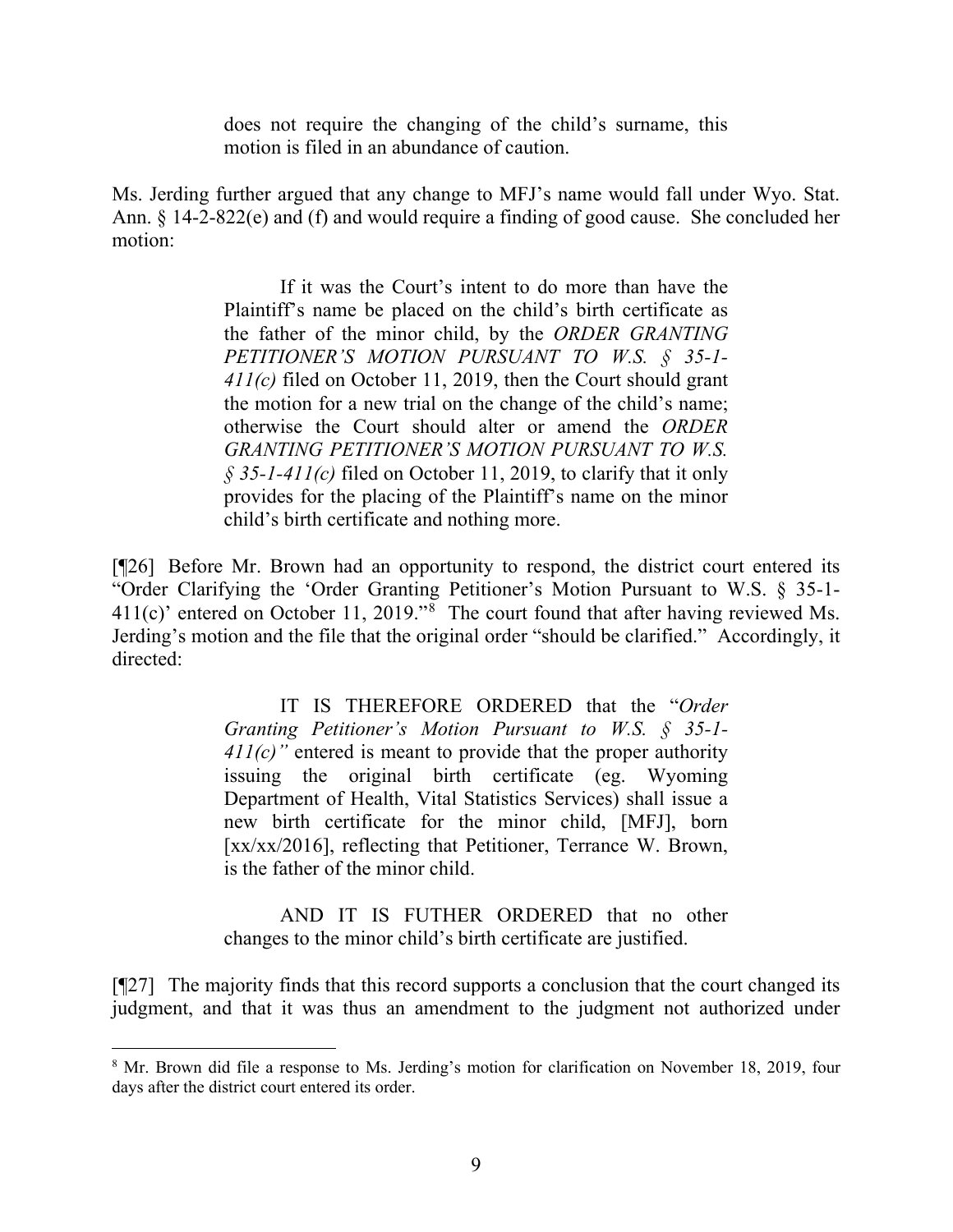W.R.C.P. 59(e). I disagree. The substance of a motion determines what rule the motion is premised on and if it is authorized under the law. *Russell v. Sullivan*, 2012 WY 20, ¶ 16, 270 P.3d 677, 681 (Wyo. 2012) ("It is, however, the substance of a motion rather than its title that determines whether it is authorized under the law."); *In re Kite Ranch, LLC v. Powell Family of Yakima, LLC*, 2008 WY 39, ¶¶ 16-20, 181 P.3d 920, 925-26 (Wyo. 2008) (holding that trial court's Rule 59(e) change to injunctive order was clerical and thus authorized under Rule 60(a)); 56 Am. Jur. 2d *Motions, Rules, and Orders* § 21  $(2<sup>nd</sup>$  ed. Aug. 2020) ("Although a moving party generally has the burden of correctly labeling its motion so as to inform its adversary of the nature of the motion and the relief sought, the nature of a motion is ordinarily determined by its contents, essence or substance, or the relief sought, not by its title, label, name, or caption."). In this case, the district court's ruling granted what was in substance a Rule  $60(a)$  request to clarify, and I would therefore review the order under that rule.<sup>[9](#page-10-0)</sup>

> When reviewing a district court's application of [Rule 60\(a\),](http://www.westlaw.com/Link/Document/FullText?findType=L&pubNum=1008760&cite=WYRRCPR60&originatingDoc=I4e8b6208b87c11e4a807ad48145ed9f1&refType=LQ&originationContext=document&vr=3.0&rs=cblt1.0&transitionType=DocumentItem&contextData=(sc.Keycite)) this Court employs a two-part process. The first question we must answer is whether the correction or clarification of a judgment relates to a clerical mistake. If so, we then review the district court's order to ascertain whether it clarified or modified the original judgment. Both questions are questions of law, which we review *de novo*.

*Loran v. Loran*, 2015 WY 24, ¶ 27, 343 P.3d 400, 406 (Wyo. 2015) (quoting *[Tafoya v.](http://www.westlaw.com/Link/Document/FullText?findType=Y&serNum=2031702366&pubNum=0004645&originatingDoc=I4e8b6208b87c11e4a807ad48145ed9f1&refType=RP&fi=co_pp_sp_4645_1238&originationContext=document&vr=3.0&rs=cblt1.0&transitionType=DocumentItem&contextData=(sc.Keycite)#co_pp_sp_4645_1238)  Tafoya*[, 2013 WY 121, ¶ 7, 309 P.3d 1236, 1238 \(Wyo.](http://www.westlaw.com/Link/Document/FullText?findType=Y&serNum=2031702366&pubNum=0004645&originatingDoc=I4e8b6208b87c11e4a807ad48145ed9f1&refType=RP&fi=co_pp_sp_4645_1238&originationContext=document&vr=3.0&rs=cblt1.0&transitionType=DocumentItem&contextData=(sc.Keycite)#co_pp_sp_4645_1238) 2013)); *see also DePrins v. Clark*, 566 F. App'x 608, 610 (9th Cir. 2014) ("Whether a motion should be considered a Rule 59(e) motion or a Rule 60(a) motion is reviewed de novo.").

[¶28] Rule 59(e) permits a party to move to "alter or amend a judgment," and is used to alter or amend a judgment if there is an intervening change in controlling law, the availability of new evidence, or to correct an error of law or prevent manifest injustice. *Essex Holding, LLC v. Basic Properties, Inc.*, 2018 WY 111, ¶ 30, 427 P.3d 708, 717 (Wyo. 2018). In contrast, Rule 60(a) provides that "[t]he court may correct a clerical mistake or a mistake arising from oversight or omission whenever one is found in a judgment, order, or other part of the record. The court may do so on motion or on its own, with or without notice." W.R.C.P. 60(a). "Rule 60(a) is intended to correct clerical errors rather than mistakes made by the court (judicial errors)." *Meckem v. Carter*, 2014 WY 52, ¶ 12, 323 P.3d 637, 643 (Wyo. 2014). We have said:

<span id="page-10-0"></span><sup>&</sup>lt;sup>9</sup> Ms. Jerding's motion referenced Rule 59 and argued in the alternative that if the district court intended to order a name change, it erred and the order should be amended and a hearing set on the issue of whether good cause was shown. The request on which the district court ruled, however, was the request to clarify whether a name change was what the court intended to order.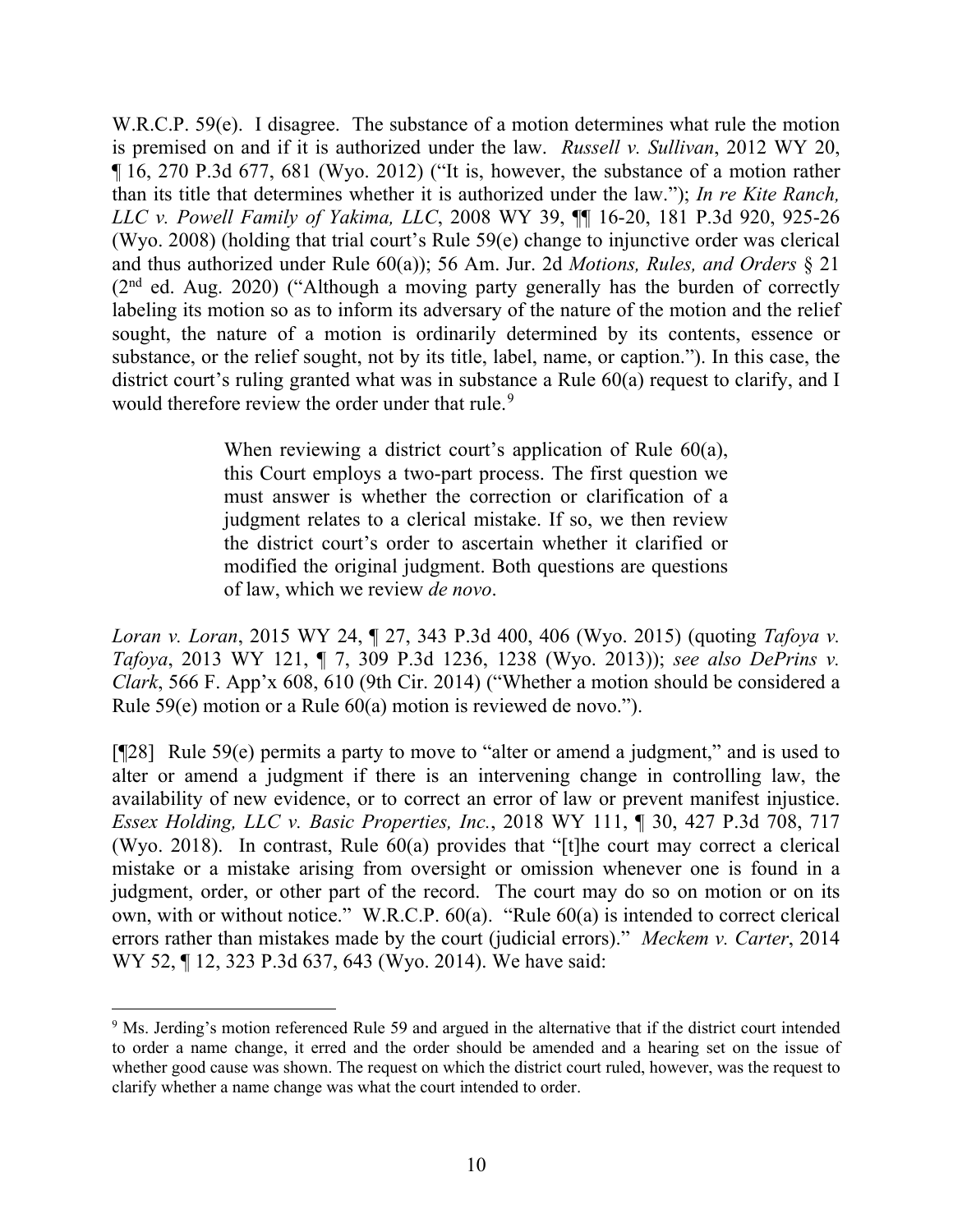The primary focus in the discussion of [Rule 60\(a\)](http://www.westlaw.com/Link/Document/FullText?findType=L&pubNum=1008760&cite=WYRRCPR60&originatingDoc=I4538e6d8055c11ddb595a478de34cd72&refType=LQ&originationContext=document&vr=3.0&rs=cblt1.0&transitionType=DocumentItem&contextData=(sc.UserEnteredCitation)) must center on its scope. We think it clear that this rule was not designed as a substitute for appeal, nor to affect substantive portions of a judgment or decree. It is not intended to correct judicial, as opposed to clerical, error. The problem is essentially one of characterization.

Several tests have been suggested to facilitate the distinctions. We feel all in essence encompass the same rule. The key factor is whether or not the court reached a decision in the intentional or purposeful exercise of its judicial function. If the pronouncement reflects a deliberate choice on the part of the court, the act is judicial; errors of this nature are to be cured by appeal.  $\ldots$  [T] he central purpose of [Rule 60\(a\)](http://www.westlaw.com/Link/Document/FullText?findType=L&pubNum=1008760&cite=WYRRCPR60&originatingDoc=I4538e6d8055c11ddb595a478de34cd72&refType=LQ&originationContext=document&vr=3.0&rs=cblt1.0&transitionType=DocumentItem&contextData=(sc.UserEnteredCitation)) is to effectuate the contemporaneous intent of the court and to ensure that the judgment reflects that intent. As the Tenth Circuit stated in *Blankenship* [*v. Royalty Holding Co.*, 202 F.2d 77, 79 (10th Cir. 1953) ]:

"Courts possess the inherent power to correct errors in the records evidencing the judgment pronounced by the court so as to make them speak the truth by actually reflecting that which was in fact done. They do not, however, possess the power to correct an error by the court in rendering a judgment it did not intend to render and by such order change a judgment actually but erroneously pronounced by the court to the one the court intended to record.  $***$ "

In keeping with this purpose to effectuate the intent of the court, we feel that  $60(a)$  is also designed to clarify as well as correct. In this respect, we feel the rule can properly be utilized to dispel ambiguities that exist in the record, whether that ambiguity is patent or latent. Where the intention of the court is not evident or apparent, [Rule 60\(a\)](http://www.westlaw.com/Link/Document/FullText?findType=L&pubNum=1008760&cite=WYRRCPR60&originatingDoc=I4538e6d8055c11ddb595a478de34cd72&refType=LQ&originationContext=document&vr=3.0&rs=cblt1.0&transitionType=DocumentItem&contextData=(sc.UserEnteredCitation)) can be used to clarify the meaning to conform to the contemporaneous intentions of the court as then expressed.

*Kite Ranch*, ¶ 18, 181 P.3d at 925-26 (Wyo. 2008) (quoting *Spomer v. Spomer*, 580 P.2d 1146, 1148-49 (Wyo. 1978)); *see also* 11 Charles A. Wright et al., *Fed. Prac. & Proc. Civ*. § 2854 (3d ed. April 2020) ("Thus a motion under Rule 60(a) only can be used to make the judgment or record speak the truth and cannot be used to make it say something other than what originally was pronounced.").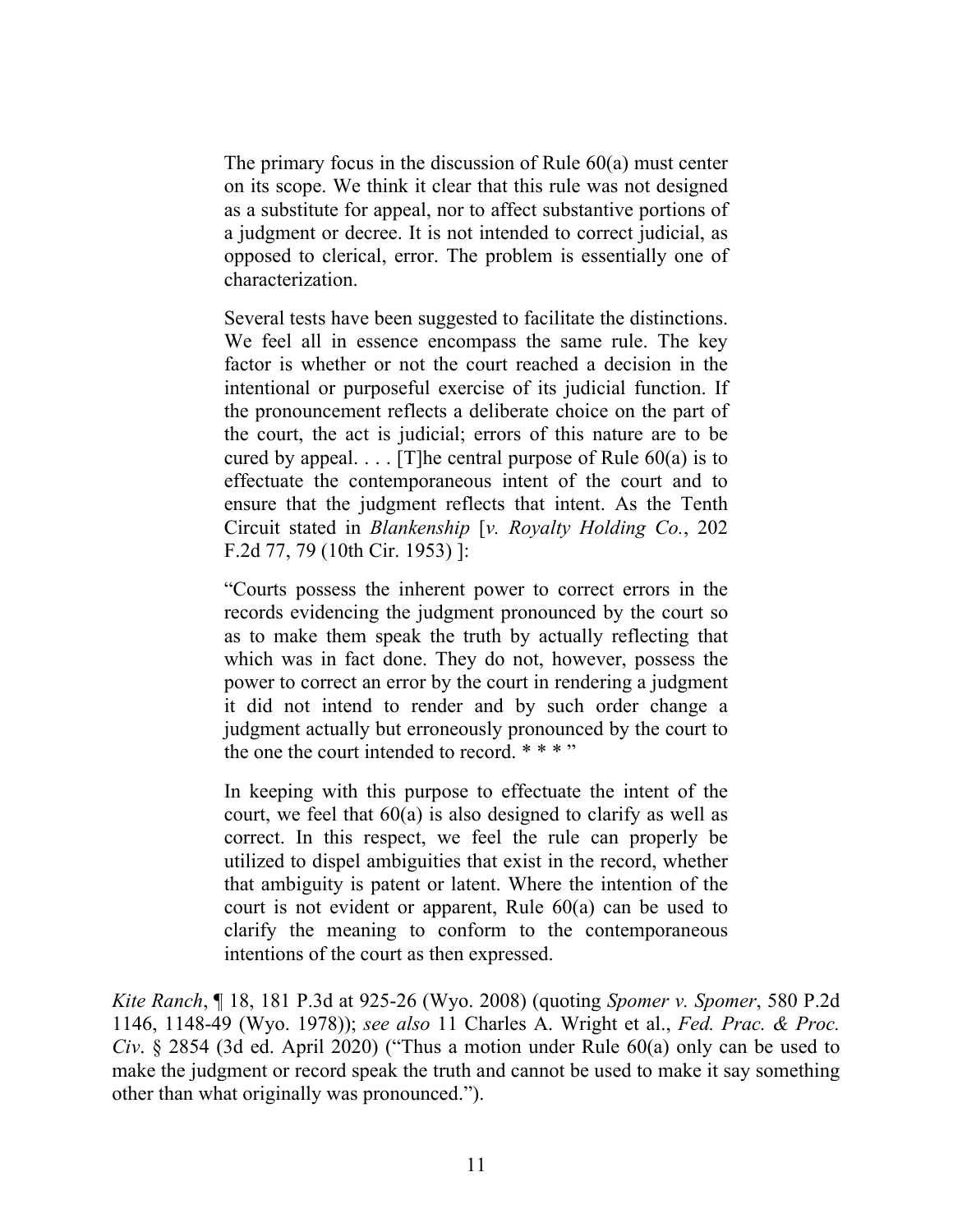[¶29] In *Kite Ranch*, at the trial level a motion to amend an injunctive order cited Rule 59(e), and the trial court revised the injunctive order to address conflicting terms in the order itself. However, we also recognized on appeal that more generally Rule 60(a) allows a revision to clarify an order's meaning so that it conforms to the contemporaneous intentions of the court. *Kite Ranch*, ¶ 18, 181 P.3d at 926. Several considerations persuade me that the district court's clarifying order in this case was intended to do just that.

[¶30] First, although Mr. Brown's motion requested that MFJ's surname be changed, it also requested that his name and the child's surname be placed on the birth certificate. In making that request, he cited Wyo. Stat. Ann.  $\S$  35-1-411(c), which provides that "[i]n any case in which paternity of a child is determined by a court of competent jurisdiction, the name of the father and surname of the child shall be entered on the certificate of birth in accordance with the finding and order of the court." In its original order granting Mr. Brown's motion, the court cited the same statute as the basis for its order. Since the statute does not direct a name change but instead requires only that both the father's name and the child's surname, whatever that may be, be entered on the birth certificate, I see no basis to read the court's order as directing a name change. I instead read the court's original order as doing no more and no less than what was required by the statute pursuant to which Mr. Brown moved.

[¶31] Additionally, the district court made no finding in its original order that a name change was warranted, and I do not believe that the Court can fairly read the reference to Ms. Jerding's failure to file a brief as a decision to grant the name change for that reason.[10](#page-12-0) Indeed, while the court's order referenced the requirement that Mr. Brown's name and the child's surname be on the birth certificate, it did not mention the request that the child's surname be changed. Moreover, in directing that both names appear on the birth certificate, the order referred to the child as MFJ. Finally, I believe that the court made its intentions clear in its ruling on Ms. Jerding's Rule 59 motion when it stated that the original order "should be clarified."

[¶32] Based on these considerations, I am persuaded that the district court was attempting to make clear what it intended in its original judgment. "If a judgment, as worded, is too vague to permit enforcement, the court may reword the judgment as necessary to reflect its original intent." *Garamendi v. Henin*, 683 F.3d 1069, 1078 (9th

<span id="page-12-0"></span><sup>&</sup>lt;sup>10</sup> Because the record does not contain a transcript of the hearing at which the briefing was ordered, we simply have no way of knowing how the district court framed the required briefing and on which party it placed the burden of coming forward with a basis for changing or not changing the child's surname. *See Rammell v. Mountainaire Animal Clinic, P.C.*, 2019 WY 53, ¶ 18, 442 P.3d 41, 46 (Wyo. 2019) (obligation is on appellant to designate a record adequate for our review) (citing *[Rigdon v. Rigdon](http://www.westlaw.com/Link/Document/FullText?findType=Y&serNum=2044957432&pubNum=0004645&originatingDoc=I425bb7307c2211e9a3ecec4a01914b9c&refType=RP&fi=co_pp_sp_4645_1074&originationContext=document&vr=3.0&rs=cblt1.0&transitionType=DocumentItem&contextData=(sc.Search)#co_pp_sp_4645_1074)*, 2018 WY 78, 15, [421 P.3d 1069, 1074 \(Wyo. 2018\)\)](http://www.westlaw.com/Link/Document/FullText?findType=Y&serNum=2044957432&pubNum=0004645&originatingDoc=I425bb7307c2211e9a3ecec4a01914b9c&refType=RP&fi=co_pp_sp_4645_1074&originationContext=document&vr=3.0&rs=cblt1.0&transitionType=DocumentItem&contextData=(sc.Search)#co_pp_sp_4645_1074).